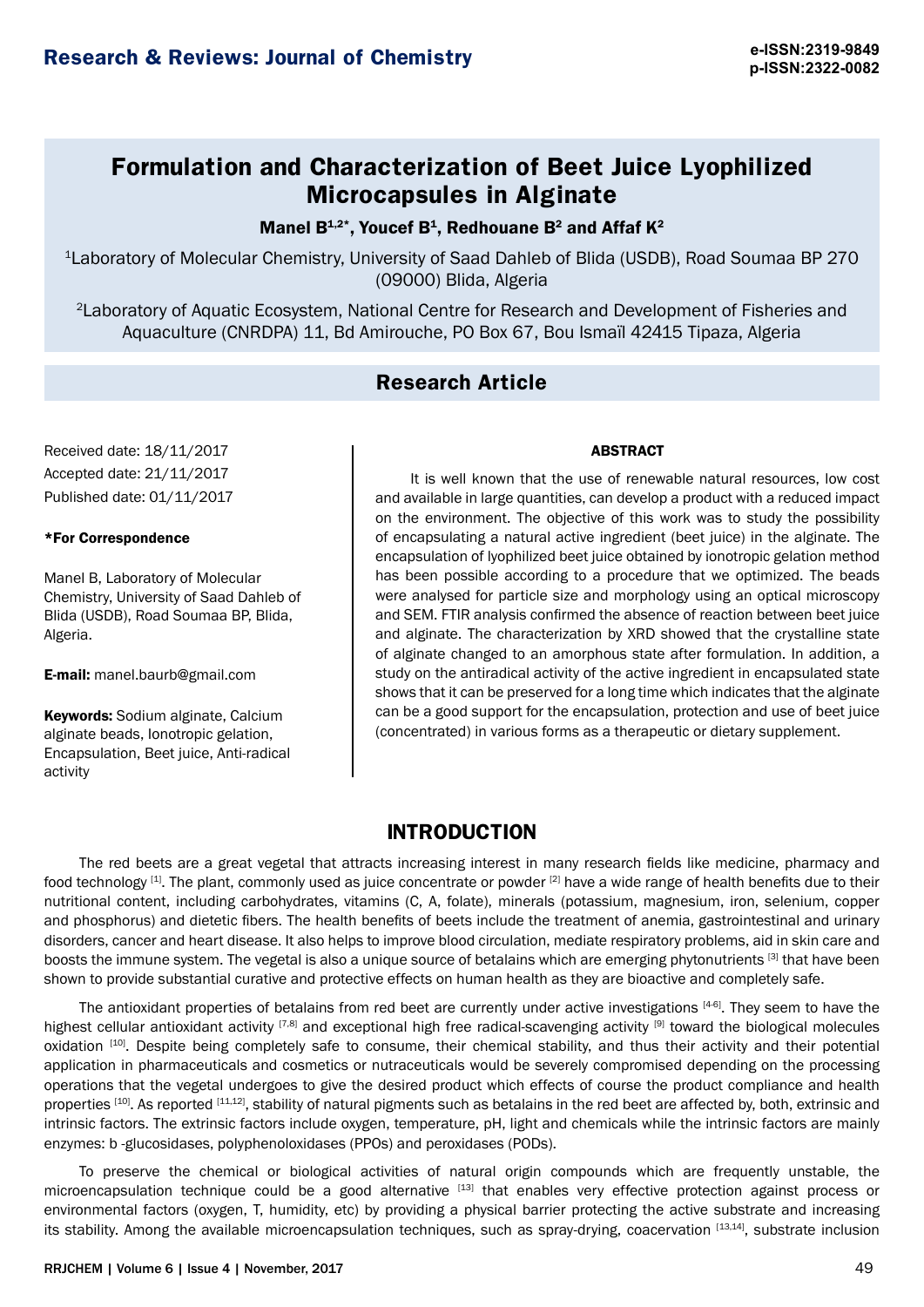in gelled membrane is particularly interesting route using hydrophilic biopolymer like sodium alginate found to be highly potent membrane formation polymer with respect to drug delivery because of its high biological safety [15]. Its unique property of forming water insoluble calcium alginate gel through ionotropic gelation with Ca<sup>+2</sup> ions under very mild conditions has made it useful for the entrapment of various classes of therapeutic agents [16-18].

The objective of this study was to investigate the influence of freeze-drying/lyophilization processing operation on red beet containing alginate microcapsules prepared according to the ionotropic gelation method using calcium chloride as a crosslinking agent. The impact of processing factors was evaluated on the basis of belatains contents and stability and antioxidant activity of the processed samples.

### **MATERIALS AND METHODS**

#### **Materials**

Fresh iuice (pH=7.2) of local red beet was obtained from small pieces of previously washed and peeled material using Moulinex juicer and CENCOM II (Selecta®) centrifuge. Lyophilized sticky solid extract is obtained after the freeze-drying of this juice at -52°C, 0,044 mbar and during 48 h, using Chris ALPHA 1-2 LD plus instrument. Sodium alginate was purchased from Fluka as a low molecular weight polymer or extracted from *Sargassum vulgare* which is a local marine algae according to the method described by <sup>[19]</sup>. The biomaterial was sterilized then stored in accordance with the procedure described by <sup>[20]</sup>. All other reagents used herein were of analytical grade.

### Preparation of Alginate Beads Loaded with Beet Extract

Preparation of alginate beads containing beet juice was performed according to the following experimental protocol: to 20 ml of a 1% w/v aqueous solution of sodium alginate 2 g of lyophilized beet juice is added under continuous agitation. The pH should be kept between 5-5.3 to prevent degradation. The resulting solution is poured dropwise into 200 ml of calcium chloride, 1% w/v and the beads are allowed to cure in the CaCl<sub>2</sub> bath during 20 min, they are then filtered and washed with distilled water. In their freeze-dryed form, the beads were immediately lyophilized using Chris ALPHA 1-2 LD plus instrument at -52°C and 0.044 mbar over 12 h.

### Analyses and Characterization

#### *SEM Analysis and Microstructure*

The morphology of alginate microcapsules containing red beet extract in both, free liquid form and freeze-dried form, was evaluated using Jeol JSM-6360 LV scanning electron microscope, Japan. Prior to observation, the beads were coated with a thin layer of gold-palladium (Au/Pd).

#### *FTIR and XRD Spectroscopies*

Infrared spectra of various samples were acquired from 400 to 4000 cm<sup>-1</sup> in using Bruker ATR-FTIR Alpha-P Instrument. Bruker D2 Phaser XRD instrument was used to record the X-ray diffraction spectra.

### *Encapsulation Yield (%)*

The encapsulation yield (EY) was calculated according to equation 1.

$$
EY(\%) = \frac{C_f \cdot 100}{C_i} \tag{1}
$$

where: Cf: residual concentration obtained after encapsulation and Ci: the initial concentration determined before encapsulation. Both concentrations were determined by UV-Vis spectrophotometry at wavelength λ=535 nm corresponding to red beet juice absorption. Calibration curve was made from absorption of CaCl<sub>2</sub>-red beet juice.

### *Antioxidant Activity*

In order to investigate antioxidant capacity of the beets extracts in encapsulated and freeze-dried forms the DPPH assay was performed in aqueous system according to the procedure described by [21,22] with minor modification. DPPH solution was prepared by dissolving 32 mg in 1 L of 80% HPLC grade methanol. 1 ml of methanolic DPPH solution (0.1 mM) was added to 1 ml of the aqueous extract (beet juice extract) and the resulting mixture kept in the dark at room temperature for 30 min. Absorbance is measured at 517 nm using Jasco V-630 UV-Vis spectrophotometer. Reference sample containing DPPH in aqueous methanol solution was prepared similarly. The antioxidant capacity was correlated to BHT assay which was used in this work as reference compound. Percentage inhibition ARA was calculated according to equation 2 and equivalent antioxidant capacity values were determined from the standard regression curve. The EC50 value estimates of various sample extracts were obtained according to graphical method. (beet extract solution in methanol was diluted and tested for DPPH assay to find out 50% inhibition).

$$
ARA(\%) = \left(\frac{Abs_{control} - Abs_{sample}}{Abs_{control}}\right) \cdot 100\tag{2}
$$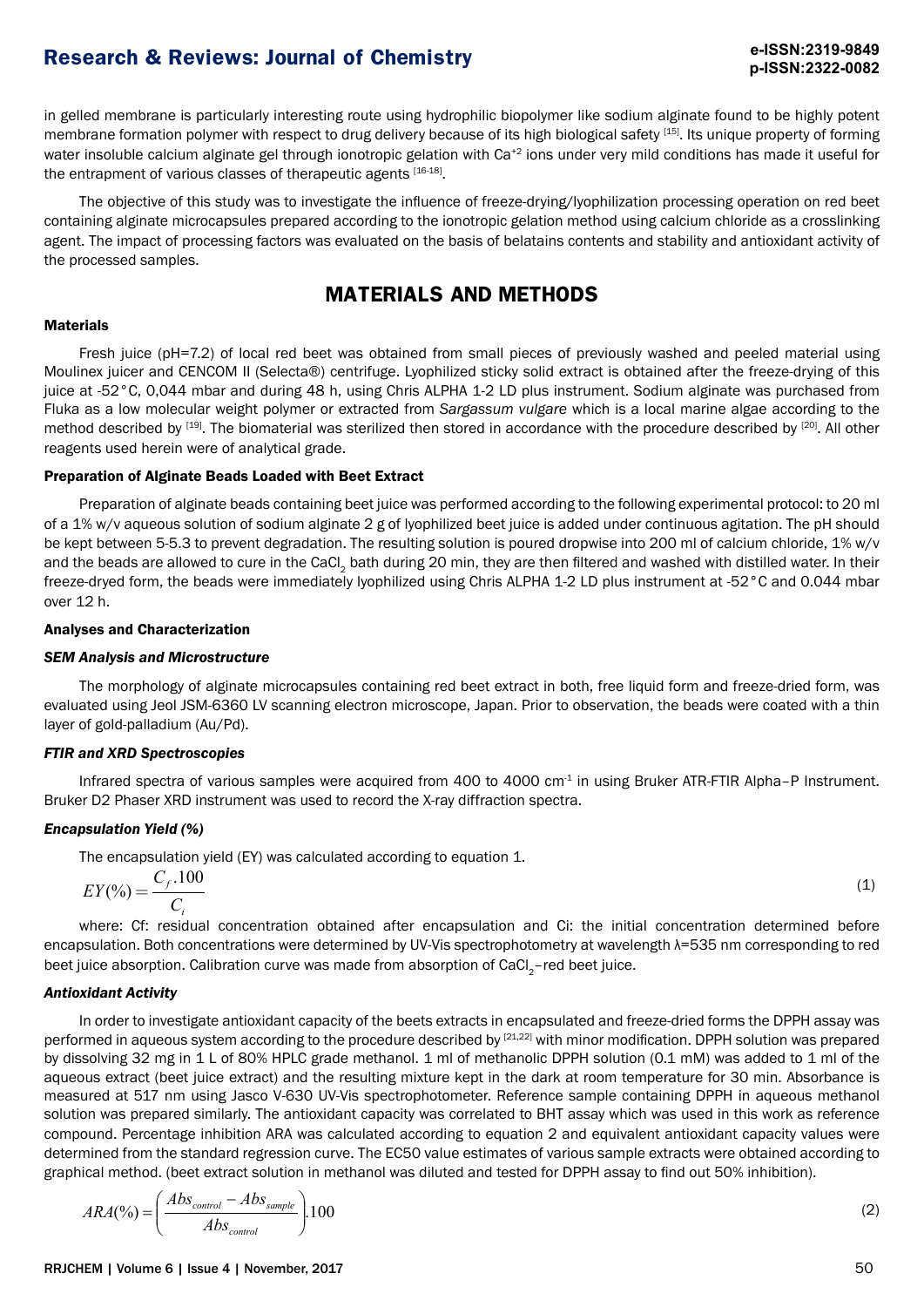where: Abs<sub>control</sub> is absorbance of control test and Abs<sub>sample</sub>, the absorbance of red beet sample.

### **RESULTS AND DISCUSSION**

#### Morphology and Size of Microparticles

The beads prepared for this study were observed under an optical microscope before and after drying. The wet beads prepared with commercial alginate (B.C) are spherical and remain spherical during drying (Figure 1A and 1B), however the beads prepared with extracted alginate (B.S) take an elongated form. The fresh beads exhibit a smooth surface, after drying the surface becomes irregular. The fresh beads have a diameter of about 3 mm and about 1 mm for dry beads (lyophilized).



Figure 1. A: Photograph of a fresh bead (B.C) observed under an optical microscope. B: Photograph of a lyophilized bead (B.C) observed under an optical microscope. C: Photograph of a lyophilized bead (B.S) observed under an optical microscope.

#### Scanning Electron Microscope (SEM)

The beads were analyzed by scanning electron microscope, this characterization method will allow us to evaluate the morphology and the bead surface. The microcapsules were suffering material crushing, the beads formulated with commercial alginate appear spherical but flattened with a very irregular and rough surface, they have more the appearance of a shell more or less curled up on itself with a porous system inside which appears similar to a sponge (Figure 2A and 2B).

The drying method has big influence on the morphological and textural properties of the obtained beads. The used pressure during the lyophilization process was the responsible for the deformation of the surface of the beads.



Figure 2. A: SEM photograph of a lyophilized bead. B and C: SEM photographs at different magnifications: lyophilized beads (to the outside).

#### Characterization by Infrared Spectroscopy

The characterizations made by infrared spectroscopy confirmed the stability of beet juice in alginate beads. FTIR spectra of alginate show the characteristic bands of –OH stretching, -CH stretching, >C=O stretching, C-H bending and C-O-C stretching at 3288, 2940, 1594, 1406, and 1033 cm<sup>-1</sup>, respectively. In FTIR spectra of lyophilized beet juice we observed characteristic bands: vibration stretching of -OH group and NH deformation (primary amines) at 3300 and 1620 cm<sup>-1 [23]</sup>. The spectra obtained from formulated beads, indicate the presence of both characteristic bands of beet juice and alginate at almost the same wave number. It is interesting to note that in the case of drying by lyophilization all characteristic bands of alginate and beet juice are present, confirming that the temperature and pressure didn't touché the nature of the alginate nor the active ingredient.

From these results we can deduce that there is no reaction between the two materials, beet juice and alginate, which retain their main functional groups, confirming encapsulation of beet juice and its conservation in its primary state (Figure 3).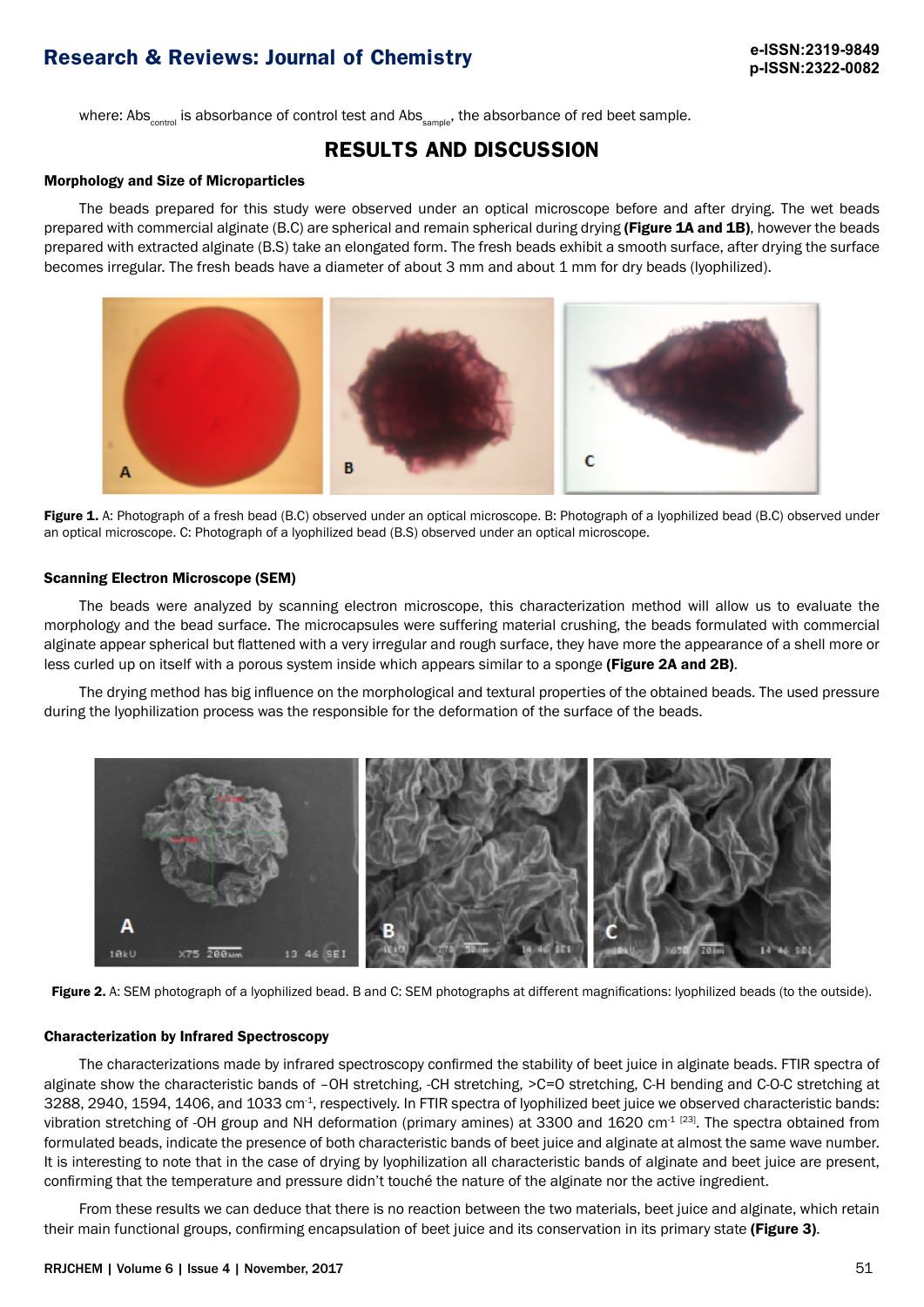

Figure 3. A: FT-IR spectra of sodium alginate extracted from Sargassum. B: FT-IR spectra of commercial sodium alginate. C: FT-IR spectra of commercial sodium alginate beads. D: FT-IR spectra of extracted sodium alginate beads. E: FT-IR spectra of lyophilized beet juice.

#### X-Ray Diffraction Characterization

The X-ray diffractions allowed to highlight the structural difference between the sodium alginate powder and the powder of alginate beads. The X-ray diffraction spectrum of sodium alginate showed intense peaks at about 2θ=18.5°, 19.5°, 24.5° (Figure 4). The X-ray diffraction spectrum of alginate beads showed a broad peak at about 2θ=19° (Figure 5).

By comparing the results of XRD it was observed that there was a significant change in the diffraction pattern. The sodium alginate diagram shows a certain degree of crystallinity as that of the beads exhibit almost amorphous structure.



Figure 4. X-ray diffractogram of sodium alginate.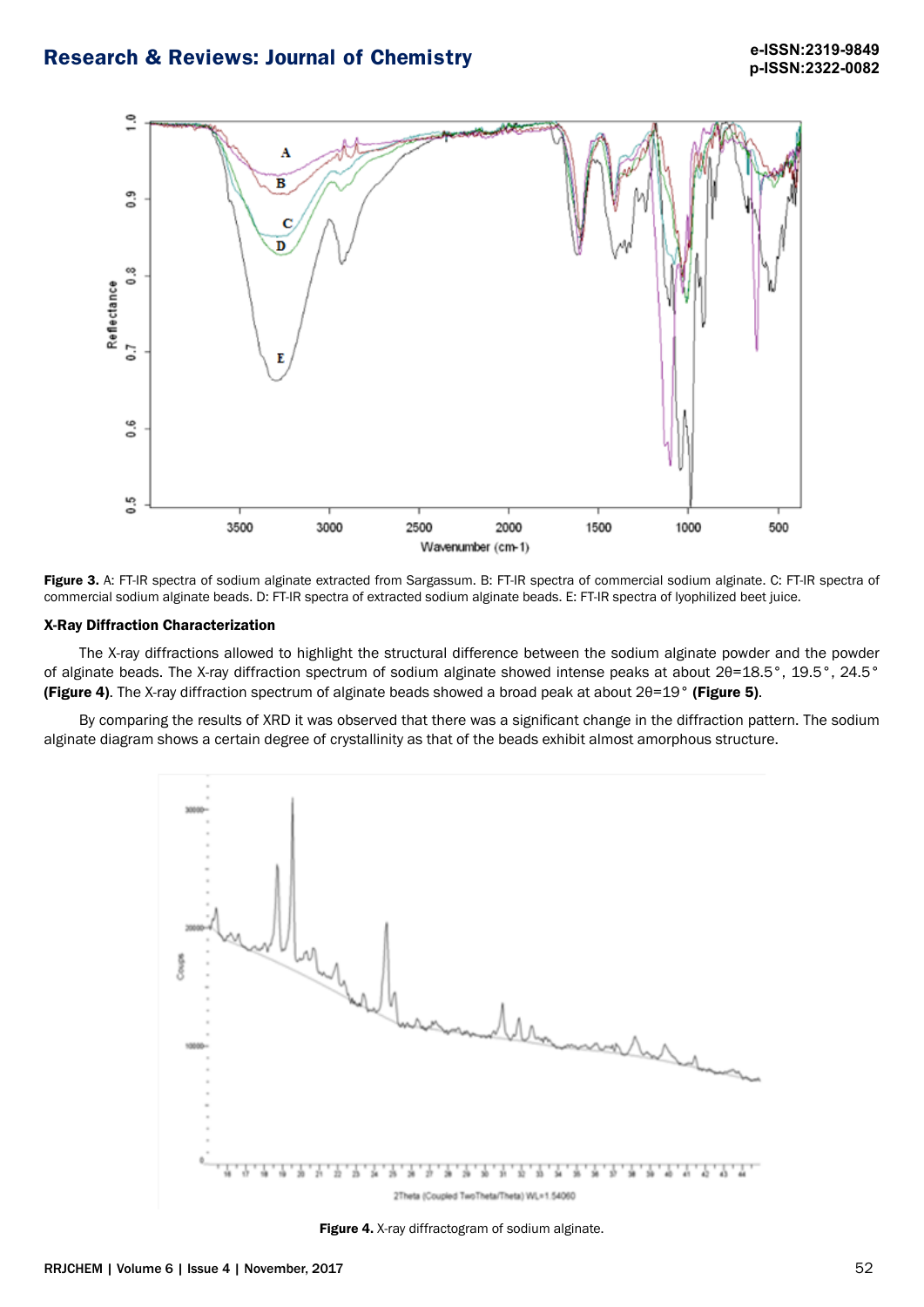

Figure 5. X-ray diffraction of alginate beads.

The appearance of broad peak in the alginate beads may be due to the increase in the association of the alginate chains by ionic crosslinking which can distort the crystalline regions. The enlargement of the diffraction lines as well as the decrease of the measured intensities indicate a net decrease in the crystallite size. This indicates that changes in the crystalline state is produced during the preparation of the beads by ionotropic gelation method.

### Estimated Anti-Radical Capacity by DPPH Method

The antiradical activity of all extracts: the alginate beads, lyophilized beet juice and BHT were determined by DPPH method. The results are shown as straight lines (Figures 6 and 7). The antiradical activity of our extracts is expressed as  $IC_{50}$ , the extract having the lowest  $IC_{50}$  exerts the most powerful anti-radical activity (Table 1).



Figure 6. Calibration curve of the methanol extract of BHT.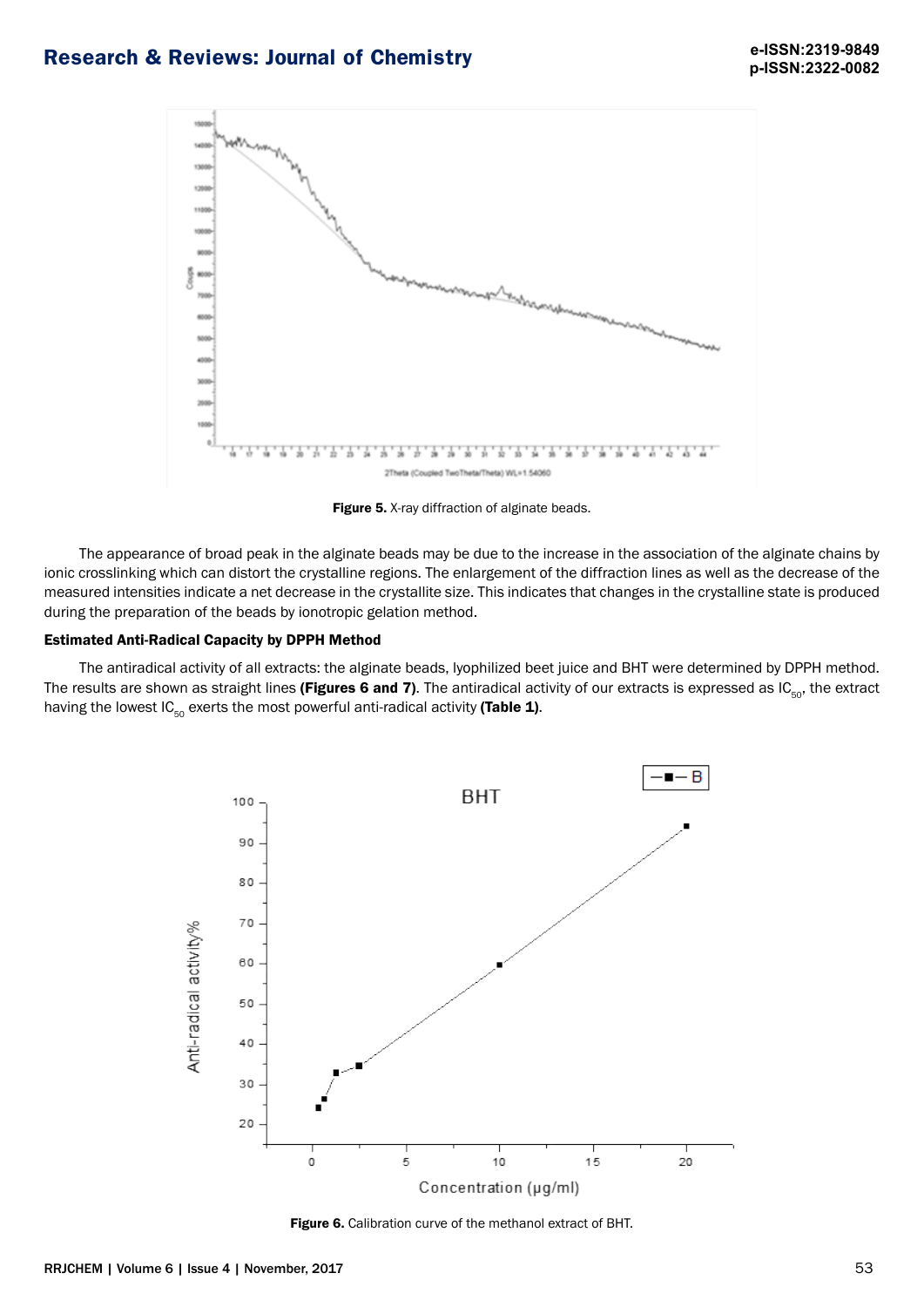

Figure 7. A: Calibration lines of the lyophilized beet juice extract, B: Calibration lines of the beads (7 days) extract, C: Calibration lines of the beads (30 days) extract, D: Calibration lines of the beads (60 days) extract.

| Table 1. IC <sub>50</sub> values of the BHT methanol extract and aqueous extracts. |  |
|------------------------------------------------------------------------------------|--|
|------------------------------------------------------------------------------------|--|

| Extracts       | <b>BHT</b> | Lyophilized beet juice | Beads (7 days) |
|----------------|------------|------------------------|----------------|
| IC.<br>(µg/ml) | 7.166      | 62.71                  | 142.6          |

| Table 2. $IC_{50}$ values of the beads extracts. |  |  |  |  |
|--------------------------------------------------|--|--|--|--|
|--------------------------------------------------|--|--|--|--|

| <i>E</i> xtracts     | Beads 7 days | <b>Beads 30 days</b> | Beads 60 days |
|----------------------|--------------|----------------------|---------------|
| $IC_{50}$<br>(mg/ml) | J.1426       | 0.1528               | 1625. ل       |

Table 2 shows that the beads extracts kept a good activity over time with an  $IC_{50}$  of about 0.142 mg/ml, 0.152 mg/ml and 0.162 mg/ml for 7, 30 and 60 days respectively. Following these results it can be concluded that the alginate is a biopolymer that may provide support for the microencapsulation of beet juice.

### **CONCLUSION**

In this study we considered the encapsulation of beet juice in alginate. It has been possible to obtain beads in size of less than 1 mm for the lyophilized beads. The FTIR confirmed the stability of the two materials, confirming encapsulation of beet juice and its conservation in its primary state. The study of the antiradicaliare activity of the beads extracts by the method of free radical DPPH reduction showed that they maintained a good activity over time. These results showed that alginate can be a good carrier for the encapsulation of beet juice. These capsules could therefore be an alternative for certain applications in various fields: food, medical, etc.

### **REFERENCES**

- 1. Bhagyalakshmi N. Red Beet Biotechnology: Food and Pharmaceutical Applications. Springer 2013.
- 2. Dörnenburg H and Knorr D. Generation of colors and flavors in plant cell and tissue cultures. Crit Rev Plant Sci 1996;15:141-168.
- 3. Florian C, et al. Betalains-emerging prospects for food scientists. Trends in Food Science & Technology 2007;18:514-525.
- 4. Diego A. Betalains in the era of global agri-food science, technology and nutritional health. Phytochem Rev 2008;7:261-280.
- 5. Strack D, et al. Recent advances in betalain research. Phytochemistry 2003;62:247-269.
- 6. Kanner J, et al. A new class of dietary cationized antioxidants. J Agric Food Chem 2010;49:5178-5185.